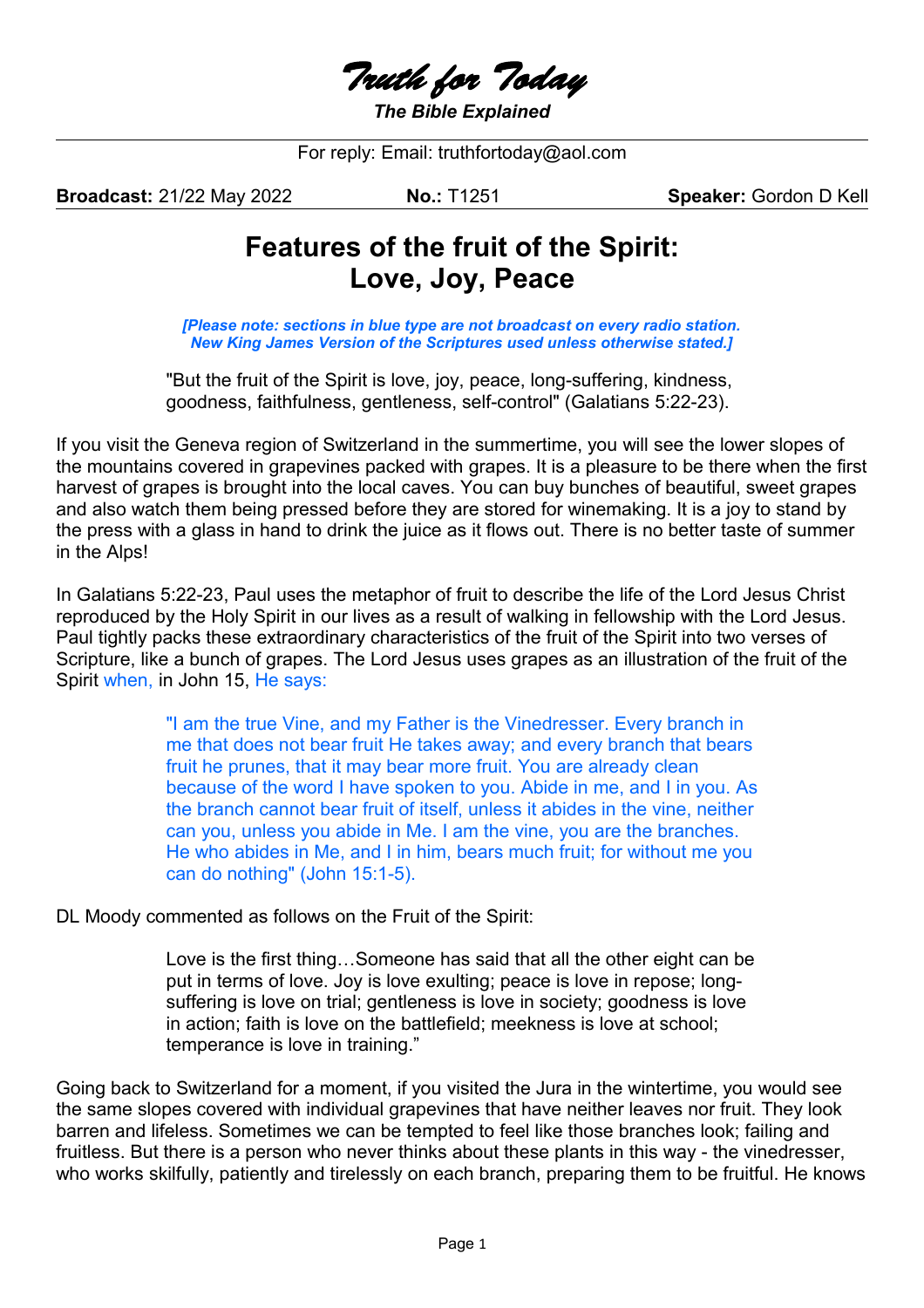they have life in the vine. And he knows they are capable, in the words of the Lord Jesus, of producing fruit, more fruit, and finally, much fruit.

The vinedressers on the Jura slopes of Switzerland care deeply for their vines. But they are not connected to their plants as we are to our vinedresser. Our vinedresser is not a paid expert. He is our Father, the God and Father of our Lord Jesus Christ.

We often consider the grace of the Lord Jesus in stooping from glory into this world to become our Saviour. We often think of the Holy Spirit stooping down from heaven to be in us and with us. But how often do we think of the Father stooping down? He does this with all the gentleness and wisdom of His heart of love to make us like Jesus, His glorious Son. Never allow Satan to diminish the value God has placed on you. We cost the blood of His own Son. The Father cherishes our lives, and despite all our shortcomings, failure and wilfulness, He never ceases to act in all the patience of His marvellous grace and loving heart towards us to make us fruitful until the day He brings us home.

So let us consider "love, joy, peace."

The last chapter of Luke's Gospel records two disciples walking to Emmaus, seven miles from Jerusalem. As they talked together about the life and death of Jesus, the resurrected Jesus joined them and walked with them. Luke tells us their eyes were restrained, so that they did not recognise Jesus. The Lord asked the His disciples what they were talking about and why they were sad (verse 16-17).

One of the disciples replied,

"Are You the only stranger in Jerusalem, and have You not known the things which happened there in these days?" (v.18). Jesus, the Person who was the centre of the things that happened graciously asked, "What things?" (v.19).

# They told Him,

"The things concerning Jesus of Nazareth, who was a Prophet mighty in deed and word before God and all the people, and how the chief priests and our rulers delivered Him to be condemned to death, and crucified Him. But we were hoping that it was He who was going to redeem Israel. Indeed, besides all this, today is the third day since these things happened. Yes, and certain women of our company, who arrived at the tomb early, astonished us. When they did not find His body, they came saying that they had also seen a vision of angels who said He was alive. And certain of those who were with us went to the tomb and found it just as the women had said; but Him they did not see" (verses 19-24).

In the sequence of events that follow, Jesus teaches the two disciples on the road to Emmaus, and later his other disciples at Jerusalem, some important lessons which were grounded in the Word of God.

# **1. The Lord taught them that Word of God is Christ-centred (Luke 24:25-27).**

The Lord immediately turned to God's word and, in an orderly exposition, unfolded to the two disciples how the Old Testament Scriptures foretold the coming of Christ, His death, resurrection and the glory which would follow. In doing so He challenges their faith and reveals the Christ centredness of the Old Testament Scriptures.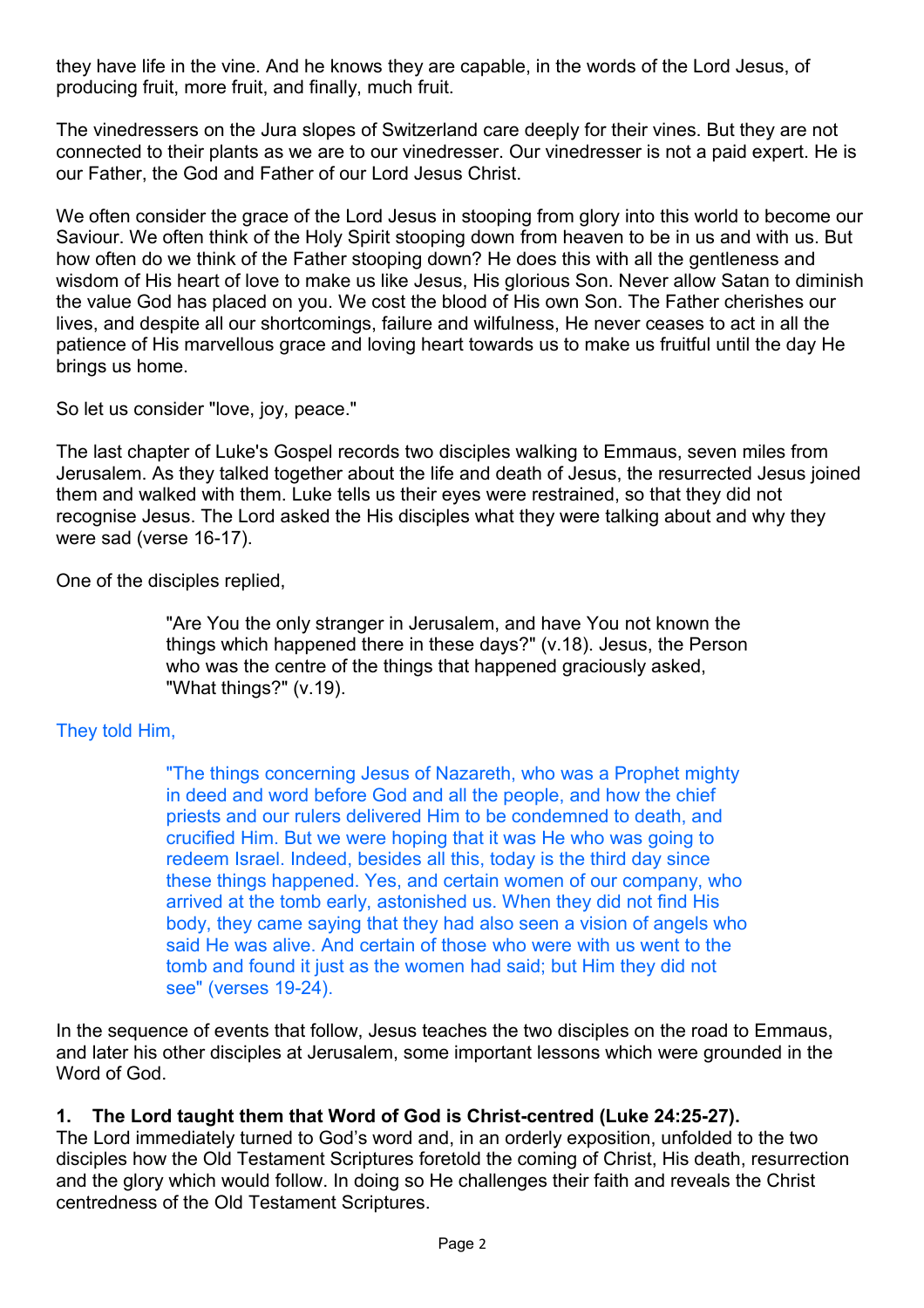"Then He said to them, "O foolish ones, and slow of heart to believe in all that the prophets have spoken! Ought not the Christ to have suffered these things and to enter into His glory?" And beginning at Moses and all the Prophets, He expounded to them in all the Scriptures the things concerning Himself."

## **2. The Lord taught them that the Word of God opens our eyes (verses 30-31).**

Following the Lord's revelation of Himself in the Old Testament and at the end of their journey to Emmaus, the disciples invite Jesus into their home. As He sat with them for a meal, Jesus took bread, blessed it and gave it to them. Immediately their eyes were opened, and they recognised the Saviour before He disappeared. This scene is an illustration of how the word of God opens our eyes to the Person of Christ, and leads us unto communion with Him.

## **3. The Lord taught them that the Word of God captures our hearts (verse 32).**

After the Lord disappeared, the disciples recall how their hearts burned within them while the Lord talked with them on the road and opened the Scriptures to them. The exposition of God's word should always touch our hearts and teach us about the Person of Christ.

I remember the story of a church in small town which caught fire. The congregation gathered and passed buckets of water to put out the flames. The pastor of the church passed the water to a man he had never met before and said to him, "I've never seen you at our church before." The man replied, "It's never been on fire before!"

God's word set the hearts of the two disciples on fire. It led them to seek His company, invite Him into their home and empowered their witness to the risen Saviour. It should do the same in our lives.

## **4. The Lord taught them that the Word of God empowers our witness (verses 33-35).**

What happened next is quite remarkable. The disciples immediately returned to Jerusalem. They explained to the eleven disciples and the company gathered with them that the Lord was alive. They also shared their experience of what happened on the road and at the meal in their house. This demonstrates how the word of God empowers our witness. They did not give a second thought about the seven-mile journey back to Jerusalem. They simply had to share the news of Christ's resurrection. This is great encouragement to share our experience of Christ with fellow Christians and with people generally.

In the assembly where I grew up in was an old brother who was a remarkable Bible teacher. When he was 50 he was diagnosed with cancer of the throat. The operation to cure it involved removing his larynx. He learned to speak again by controlling the air travelling through two holes in his throat. Over the years he taught many other people to speak in the same way. He lived about a mile or so from the assembly and walked to all the meetings. He was in his nineties when he died. Often when he came home from a hard day's work he would tell his wife he felt really tired but he would never miss a Bible Reading and always said how much he was refreshed by the ministry of the word of God.

The two disciples teach us about how the power of God's word refreshes, inspires, and empowers us completely, body, soul and spirit.

## 5. **The Lord taught them The Word of God transforms our understanding.**

Notice how the Lord organised events so that his disciples would be together, so He could appear to them. He gave them proof of His death on Calvary through showing them His wounds. He proved He was not a spirit but genuinely alive by eating a simple meal with them. But most of all He opened their understanding of the Scriptures.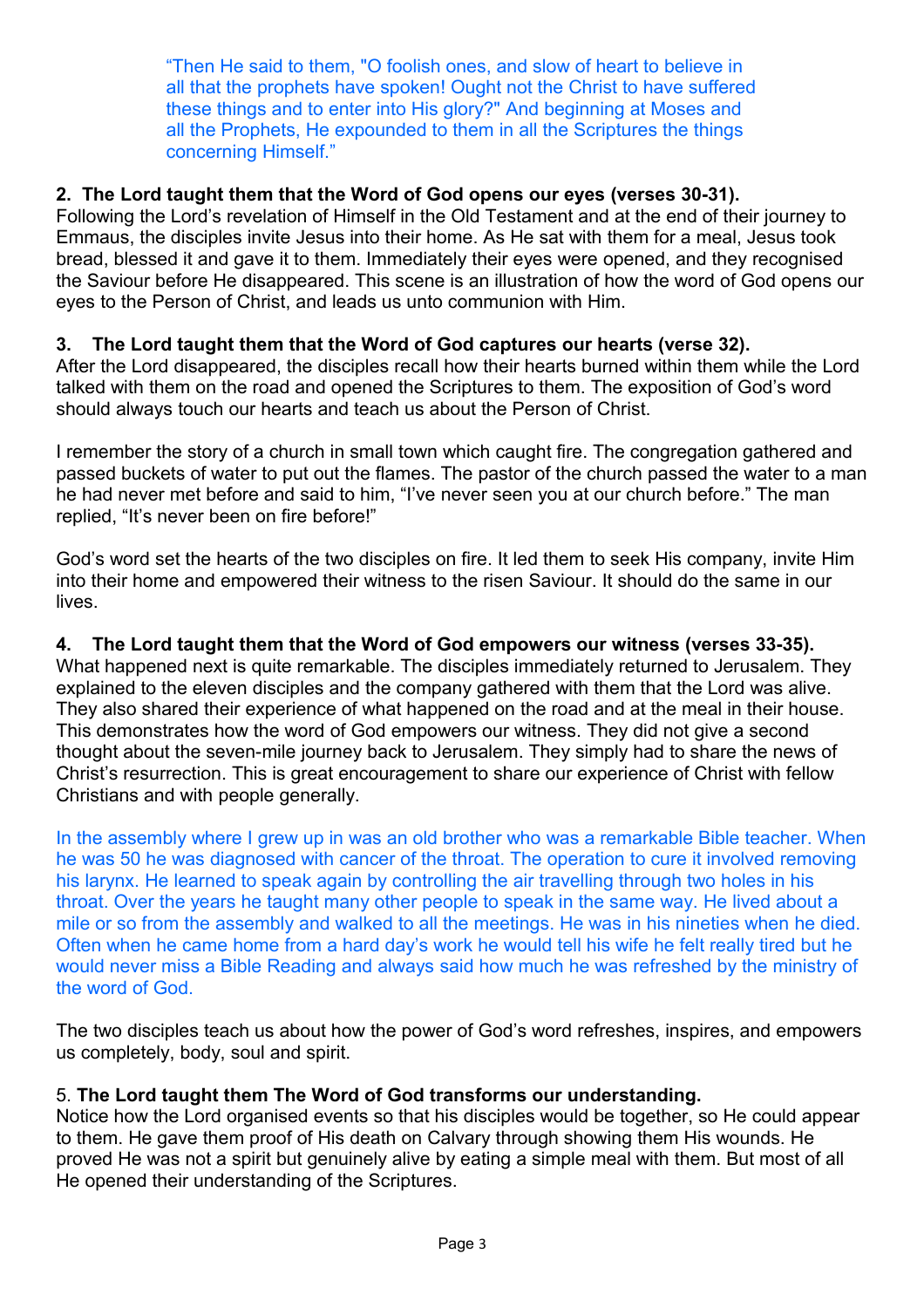"Then He said to them, "These are the words which I spoke to you while I was still with you, that all things must be fulfilled which were written in the Law of Moses and the Prophets and the Psalms concerning Me." And He opened their understanding, that they might comprehend the Scriptures" (verses 44-45).

These steps lead us to the end of this beautiful chapter where we read,

"Then He said to them, "Thus it is written, and thus it was necessary for the Christ to suffer and to rise from the dead the third day, and that repentance and remission of sins should be preached in His name to all nations, beginning at Jerusalem. And you are witnesses of these things. Behold, I send the Promise of My Father upon you; but tarry in the city of Jerusalem until you are endued with power from on high"" (verses 46-49).

In these final verses, we see the disciples experiencing Love, Joy and Peace as they begin their wait for the "Promise of the Father", the coming of the Holy Spirit.

The Lord prepared them for this by assuring them of His love when he showed them His hands and His feet, simultaneously witnessing His death for them on the cross and the power of His resurrection life. He also demonstrates the love of the Father in the promise of the Holy Spirit. Jesus told them in John 16:27,

"For the Father Himself loves you".

It is through the Holy Spirit that,

"The love of God has been poured out in our hearts by the Holy Spirit who was given to us" (Romans 5:5).

Then Jesus led His disciples out to Bethany,

"And He led them out as far as Bethany, and He lifted up His hands and blessed them. Now it came to pass, while He blessed them, that He was parted from them and carried up into heaven. And they worshipped Him, and returned to Jerusalem with great joy, and were continually in the temple praising and blessing God. Amen" (Luke24 verses 50-53).

In these four verses, we see the disciples experiencing three characteristics of the fruit the Spirit. They experience the love of Christ as He lifts His hands in blessing whilst returning to heaven. They share the joy of Christ as they return to Jerusalem. And they experience the peace of Christ as they fearlessly worship in the temple awaiting the promise of the Holy Spirit.

Let's look further at these first three characteristics of the fruit of the Holy Spirit, love, joy and peace.

## **The fruit of the Spirit: Love.**

God is love. So, it is no surprise that the first attribute of the fruit of the Spirit is love. The Lord Jesus Christ perfectly expressed the love of God, and the Holy Spirit produces this love in the lives of Christians. As we have seen already in Romans, Paul explains that the love of God has been shed aboard in our hearts. It enables us to respond in love to the One who has loved us, and it enables us to love others as God loves. The Lord Jesus describes this love in John 13:34-35. It was a new commandment He gave to His disciples to love one another in the same way He had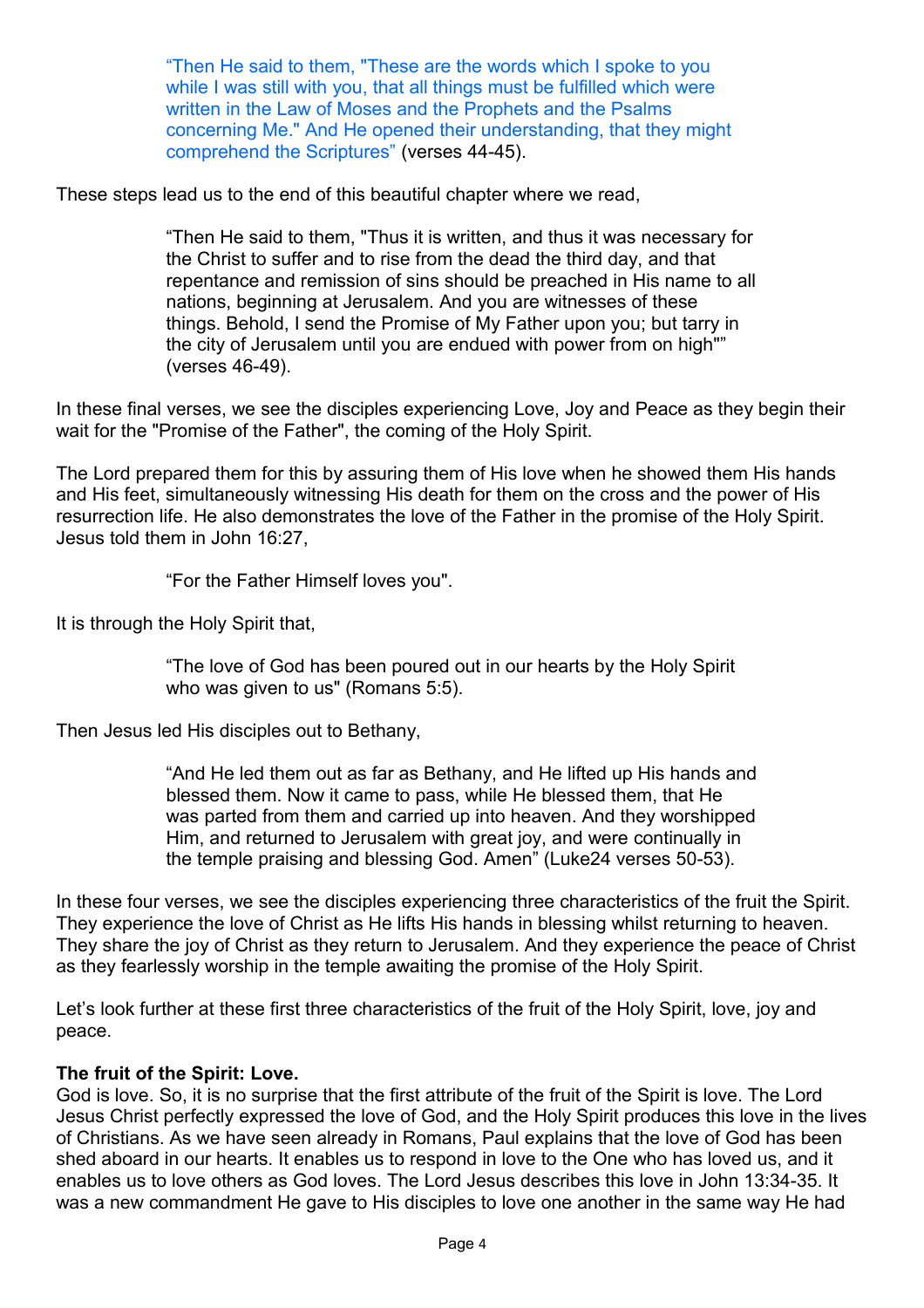loved them. By this love people would know we are the disciples of the Lord. He also speaks of the action of this love at the other extreme in Matthew 5:44,

> "But I say to you, love your enemies, bless those who curse you, do good to those who hate you, and pray for those who spitefully use you and persecute you."

This love is described in 1 Corinthians 13:4-8 as a love that never fails. This beautiful and powerful passage of Scripture is very challenging. We can, at times, struggle to express love even to our brothers and sisters in Christ. We feel guilty about this and try harder to do better. We try to force ourselves to love. But do you remember when you first discovered the love of God? When God saved you, His love flooded into your heart. Do you remember how natural it was to respond in love to God, your new family, and your neighbours? Remember how Zacchaeus was willing to cheerfully give half of his wealth to the poor (Luke 19:8). When the Lord opened Lydia's heart, she invites Paul and his co-workers into her house to stay (Acts 16:15). And in one of the most powerful examples of the transforming grace of God, the once-cruel Philippian jailer took Paul and Silas into his home, washed their wounds, and provided food. Joy filled his heart as he and his family were baptised (Acts 16:33-34).

The power to love comes from the One Who loves us. The Vine produces the branches, and the vinedresser cares for every branch. The branches simply abide. The power of life in the Vine is manifested in the production of the fruit. It takes a long time to learn this vital lesson. And we have to re-learn it, too, when we get drawn away from the Lord. But the Father's patient love which we first learnt, as the prodigal son did, when we were embraced in His arms, is a love that will not let us go and would always keep us near. I am no vinedresser, but it appeals to me that when vine branches are pruned, they are made shorter and consequently closer to the vine. It is from this place, they draw more effectively from the life of the vine, to grow and become fruitful. God often uses events in our lives to humble us and bring us closer to the Saviour. This is always for our ultimate blessing. And the revelation of His divine love, through the power of the Holy Spirit in our lives, is always to His glory.

# **The fruit of the Spirit: Joy.**

There was once a Christian could not contain his joy in the Lord. He would continuously add his loud "Amen" and "Praise the Lord" to the prayers and ministry he enjoyed so much. The church he attended became a little uneasy about his enthusiasm but unsure about what to do. Until one of the elders came up with a great idea. The brother was not a rich man and had a large family, so the elder suggested that, as winter was approaching, they bought the family some blankets. When they presented the brother with the blankets, he was overcome by their kindness. The elders then asked the brother if he would tone down his expressions of praise in the meetings. He said he would try. The first week he did very well. The second week he was struggling. The third week he stood and, in his loudest voice, said, "Blankets or no blankets, Praise the Lord!"

I can still remember a brother who did this in the meeting where I grew up. I don't think he was drawing attention to himself; he simply expressed what we all feel in our hearts. This joy comes from the experience of God's love for us. We see it in the lame man in Acts 3:8 when he stood up, walked and leapt while praising God. And at the other extreme, we see it in Peter and John and later Paul and Silas, when they all experienced profound joy in the most adverse of circumstances (see Acts 5:41 and Acts 16:25). Of course, joy is not always loudly expressed, but it is something God wants us to enjoy as a reality in our lives. It is not reserved just for the special times like birthdays, anniversaries and weddings. God wants to pervade our lives with His joy - the joy we have when we look back to Calvary, when we look up into heaven to see Jesus living for us, and when we look on to the joy of His return. This joy is known by faith in the Lord Jesus: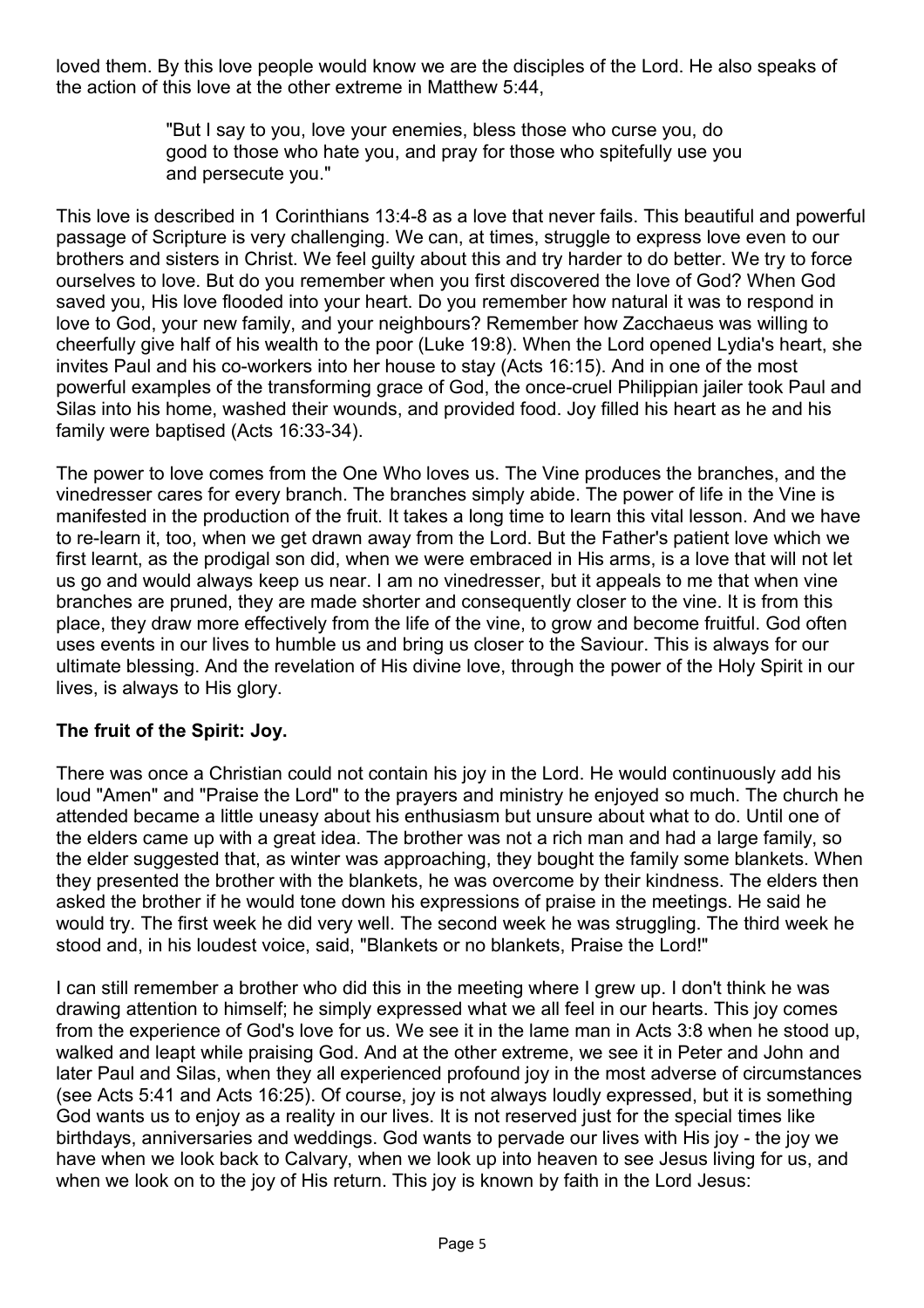"Though now you do not see him, yet believing, you rejoice with joy inexpressible and full of glory" (1 Peter 1:8).

In Luke 15 the Lord Jesus illustrates the joy of the Trinity in finding the lost sheep, the lost coin and the lost son. This joy is our strength,

"For the joy of the Lord is your strength" (Nehemiah 8:10).

Its source is in God, not in ourselves. It is compelling that in the chapter where Jesus teaches us about how we live fruitful lives for God, He also says,

> "These things I have spoken to you, that My joy may remain in you, and that your joy may be full," (John 15:11).

The joy is in the Person of Christ and becomes our experience through abiding in Him. John, who was there when Jesus said these words, later wrote,

> "That you also may have fellowship with us; and truly our fellowship is with the Father and with His Son Jesus Christ. And these things we write to you that your joy may be full" (1 John 1:3-4).

But there will be times in our lives that are very painful and bitter – times, like the present crises, when faith will be tested, and we will feel at our lowest. It not by mistake that God allowed the prophet Habakkuk to give voice to these experiences. He writes of a time when the fig tree may not blossom, the vines have no grapes, there are no olives, the fields produce no harvest, and there are no herds or flocks. Then in the face of all this desolation, he writes,

> "Yet I will rejoice in the LORD, I will joy in the God of my salvation. The Lord God is my strength" (Habakkuk 3:17-19).

God has saved us; God will keep us, and one day He will rejoice over us with singing. May we know His joy in our hearts, "Blankets or no blankets."

## **The fruit of the Spirit: Peace.**

Peace is an elusive thing. The world speaks a lot about global peace and peace treaties between nations. But we have world leaders who use words that are anything but peaceful. Peace is missing in many communities, families and in the hearts of individuals. Abuse of all kinds, and the sinfulness that mars this world, robs us of peace. Religion generally, and Christendom specifically, has caused terrible wars and waves of persecution. This world, despite all its progress in so many fields, seems as far as ever from enjoying lasting peace.

It was in such a world that the Saviour lived and, on the eve of His suffering its hatred and violence, He says to his disciples,

> "Peace I leave with you, My peace I give unto you; not as the world gives do I give to you. Let not your heart be troubled, neither let it be afraid" (John 14:27).

Only the Prince of peace could speak such words as He went into death to enable us to have peace with God (Romans 5:1). On the cross He turned to the thief to promise He would take him to Paradise (Luke 23:43). The word Paradise is Persian in origin. It referred to the Persian aristocrats' beautiful walled gardens, which were places of safety, tranquillity and delight. But the Lord was not merely promising Paradise. He promised the redeemed thief he would be with his Lord in Paradise. The peace is not primarily the place, but the Person.